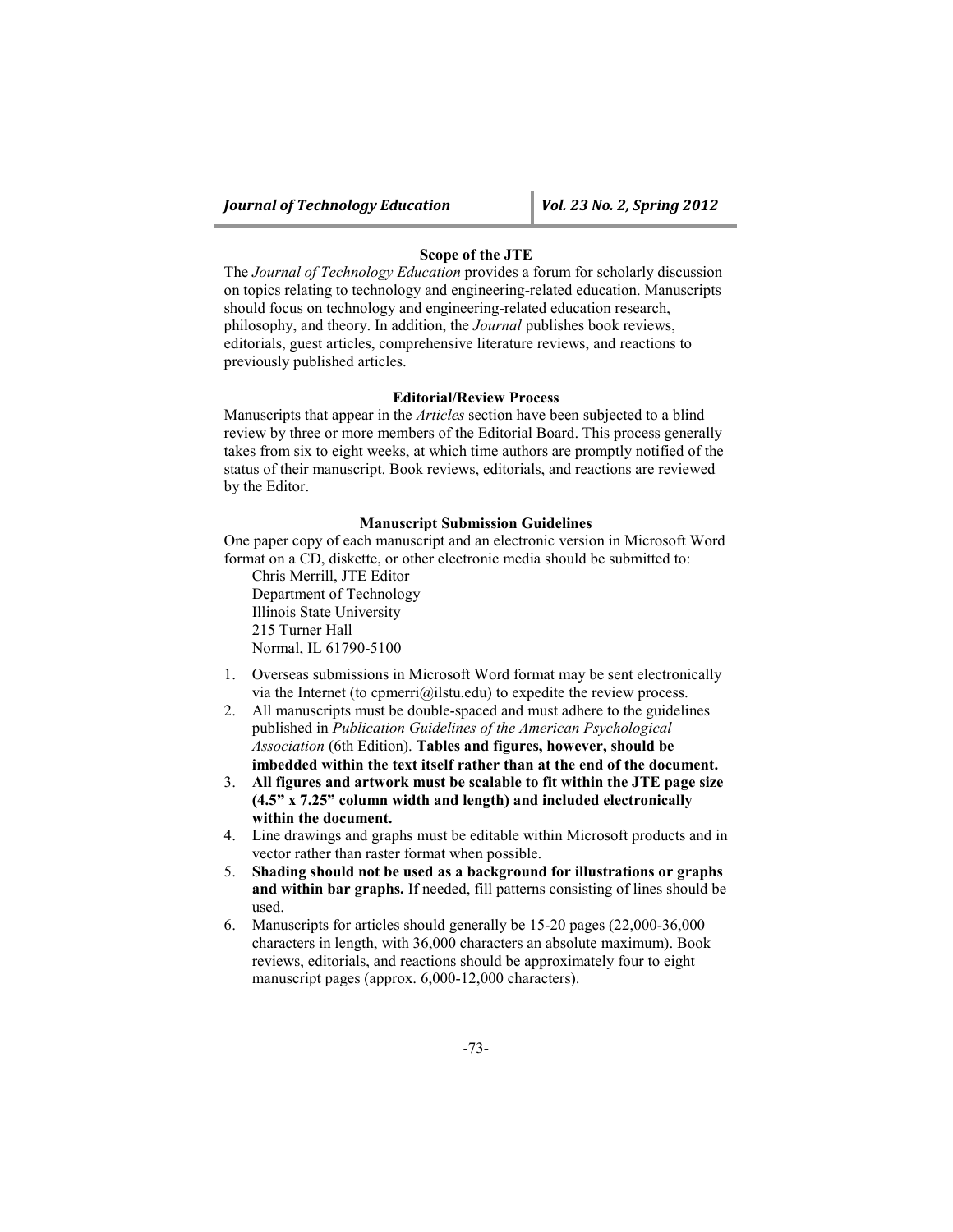7. Authors for whom English is not the primary language must enlist a native English editor for the manuscript prior to submission. This person and his/her email address must be identified on the title page of the manuscript.

## **Subscription Information**

The *Journal of Technology Education* is published twice annually (Fall and Spring issues). New and renewing subscribers should copy and mail the form below: Name (please print)

Mailing Address (please print)

Email address: Fax:  $\square$ New Subscription  $\square$  Renewal Subscription Make checks payable to: *Journal of Technology Education*. All checks *must* be drawn on a US bank. Regular (USA): \$20 Regular (Canada/Overseas): \$30 Library (USA): \$30 Library (Canada/Overseas): \$40 Individual Back Issues (USA): \$10 each Individual Back Issues (Canada/Overseas): \$15 each Return remittance along with this form to: Chris Merrill, JTE Editor Department of Technology Illinois State University 215 Turner Hall Normal, IL 61790-5100

## **JTE Co-Sponsors & Membership Information**

The International Technology and Engineering Educators Association (ITEEA) is a non-profit educational association concerned with advancing technological literacy. The Association functions at many levels – from international to local – in responding to member concerns. The Council on Technology and Engineering Teacher Education (CTETE), affiliated with the ITEEA, is concerned primarily with technology teacher education issues and activities. For membership information, contact: ITEEA, 1914 Association Drive, Reston, VA 22091 (703) 860-2100.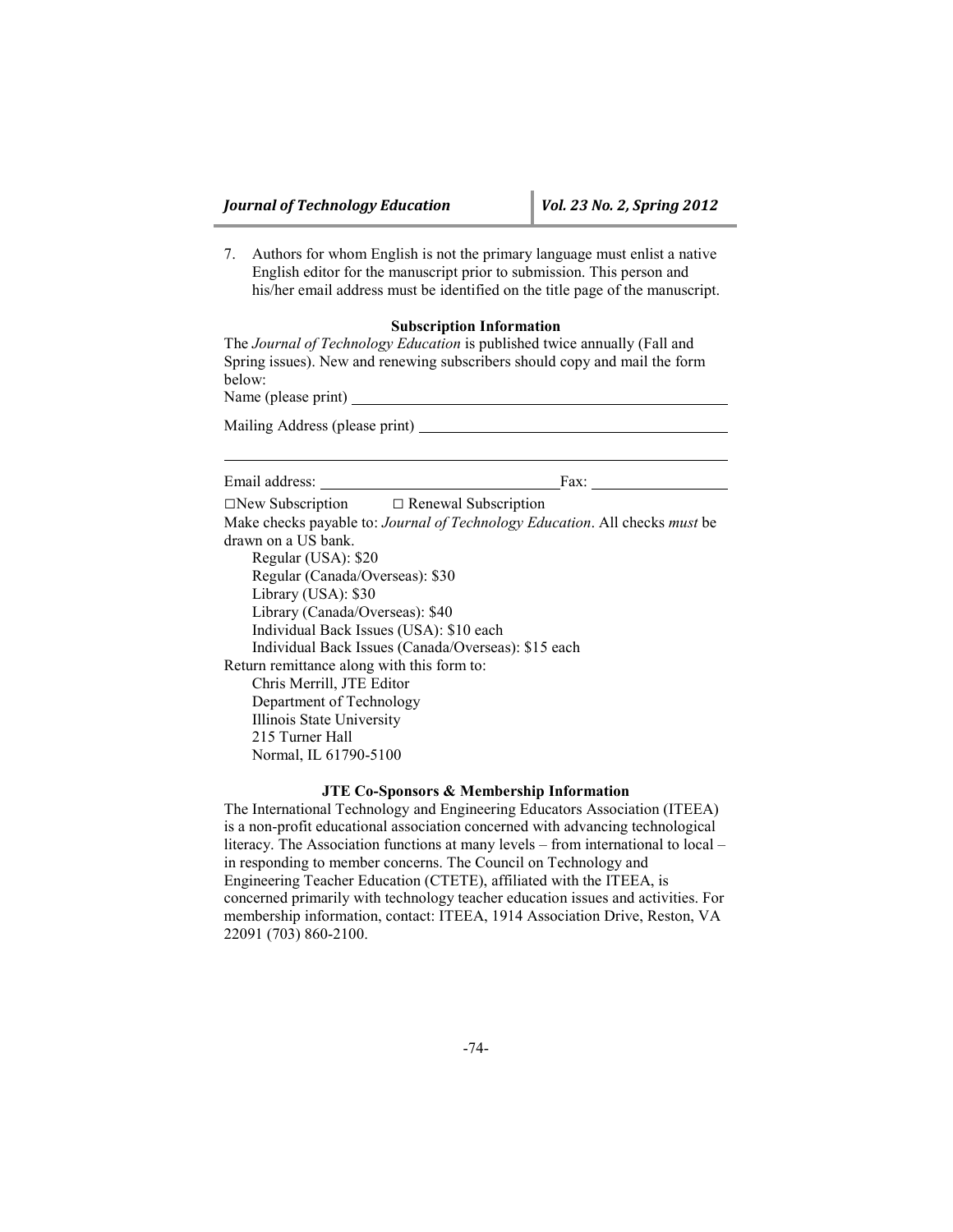# **Electronic Access to the JTE**

*All* issues of the *Journal of Technology Education* may be accessed on the World Wide Web at: http://scholar.lib.vt.edu/ejournals/JTE/ (Note: this URL *is* case sensitive).

## **Journal of Technology Education**

## **Editor**

*Chris Merrill*, Illinois State University

**Technical Editor** *Amanda Fain*, Illinois State University

## **Previous Editors**

*Mark Sanders*, Virginia Polytechnic Institute and State University (1989-1997) *James LaPorte*, Millersville University (1997-2010)

## **Editorial Review Board**

*Vincent Childress*, North Carolina Agricultural and Technical University

*Rodney Custer*, Black Hills State University

*Jenny Daugherty*, Purdue University

*Marc deVries*, Delft University of Technology, The Netherlands

*Patrick Foster*, Central Connecticut State University

*W. Tad Foster*, Indiana State University

*Brenda Gustafson*, University of Alberta, Canada

*Ronald Hansen*, University of Western Ontario, Canada

*James Haynie*, North Carolina State University

*Scott Johnson*, University of Illinois

*Theodore Lewis*, University of Trinidad and Tobago

*Philip Reed*, Old Dominion University

*Kay Stables*, Goldsmiths University of London, England

*Ken Volk*, Masdar Institute of Science and Technology, Abu Dhabi

*John Wells*, Virginia Polytechnic Institute and State University

*Robert Wicklein*, University of Georgia

*John Williams*, University of Waikato, Hamilton, New Zealand